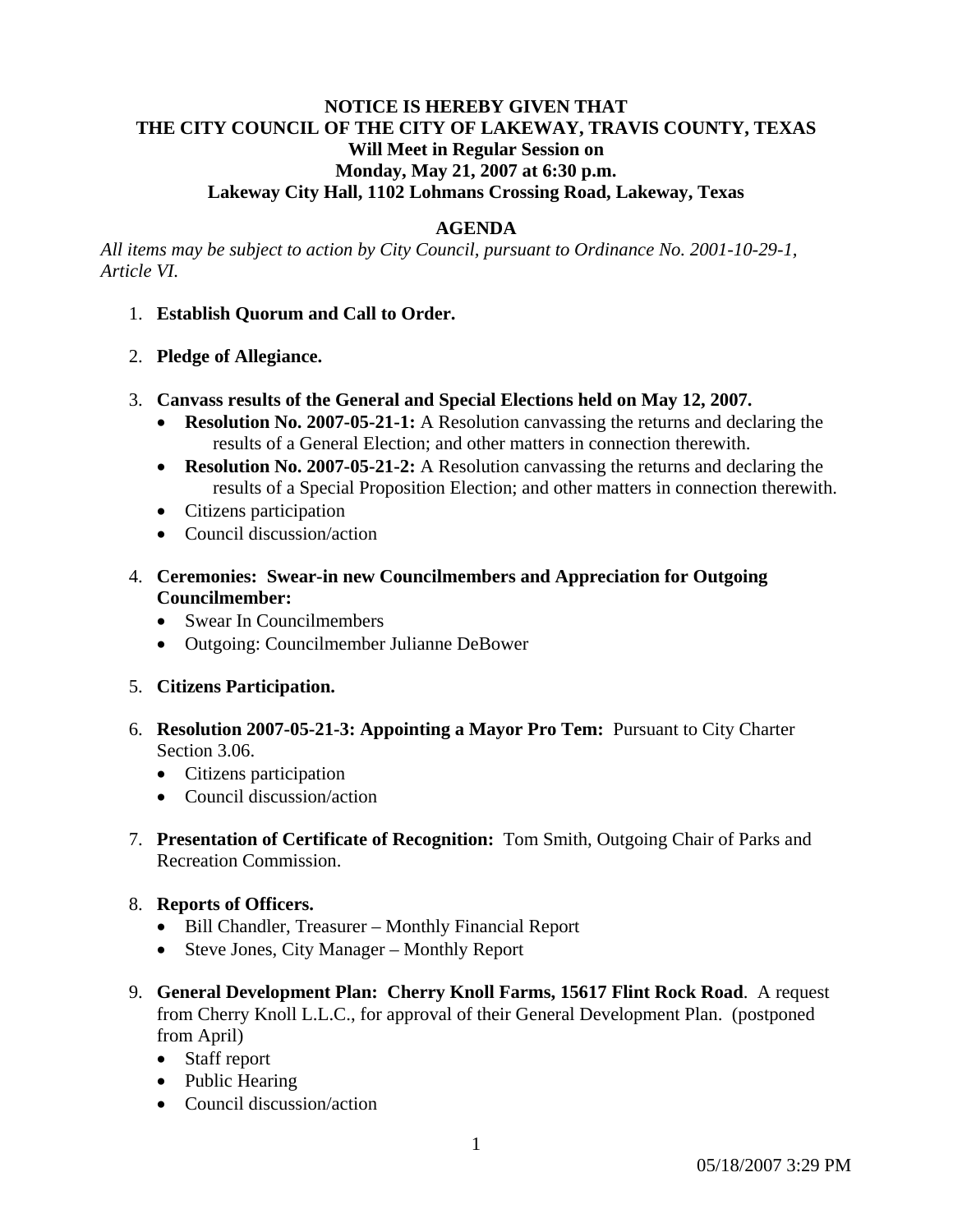- 10. **Final Plat: Creekside at Lakeway, 2050 Lohmans Spur:** A request from Penco, Inc. for approval of the final plat for their condominium project, "Creekside at Lakeway".
	- Staff report
	- Public Hearing
	- Council discussion/action
- 11. **Ordinance Rezoning from Residential to Commercial**; **105-205 Whippoorwill Street South**: A request from Redbird Investors, Ltd., to rezone their lots from "R-1\*, Single Family Residential" to "C-1, Office/Retail".
	- Staff report
	- Public Hearing
	- Council discussion/action
- 12. **Ordinance Rezoning of 15091 Joseph Dr. from "R-1, Temp" to "R-1":** A request from Mark and Michelle Graham to change the zoning of their property from "R-1,Temp, Single Family Residential- Temporary" to "R-1, Single Family Residential".
	- Staff report
	- Public Hearing
	- Council discussion/action
- 13. **Rezoning from Planned Unit Development to "R-7, Retirement" and "C-1, Office/Retail" at 1930 Lohmans Crossing Road (approx. 42 Acres) for 'Tuscan Village":** A request from Brookhaven/American Retirement Corp., the sellers, and HSD Lakeway Holdings, the buyers, of approx. 42 acres of land located at 1930 Lohmans Crossing Road, to rezone the property from "PUD, Planned Unit Development" to "C-1, Office/Retail" and "R-7, Retirement" for future development as a Retirement Living Community. *(POSTPONED)*

# 14. **Consider appointing a proxy for the annual meeting of Pedernales Electric Cooperative which will be held on June 16, 2007.**

- Staff report
- Citizen participation
- Council discussion/action

# 15. **Consider ordinance establishing legal speed limits on RM 620 in Lakeway.**

- Staff report
- Citizen participation
- Council discussion/action

# 16. **Hear request from Police Chief Gordon Bowers regarding implementation of Corporal program within the Police Department.**

- Staff report
- Citizen participation
- Council discussion/action